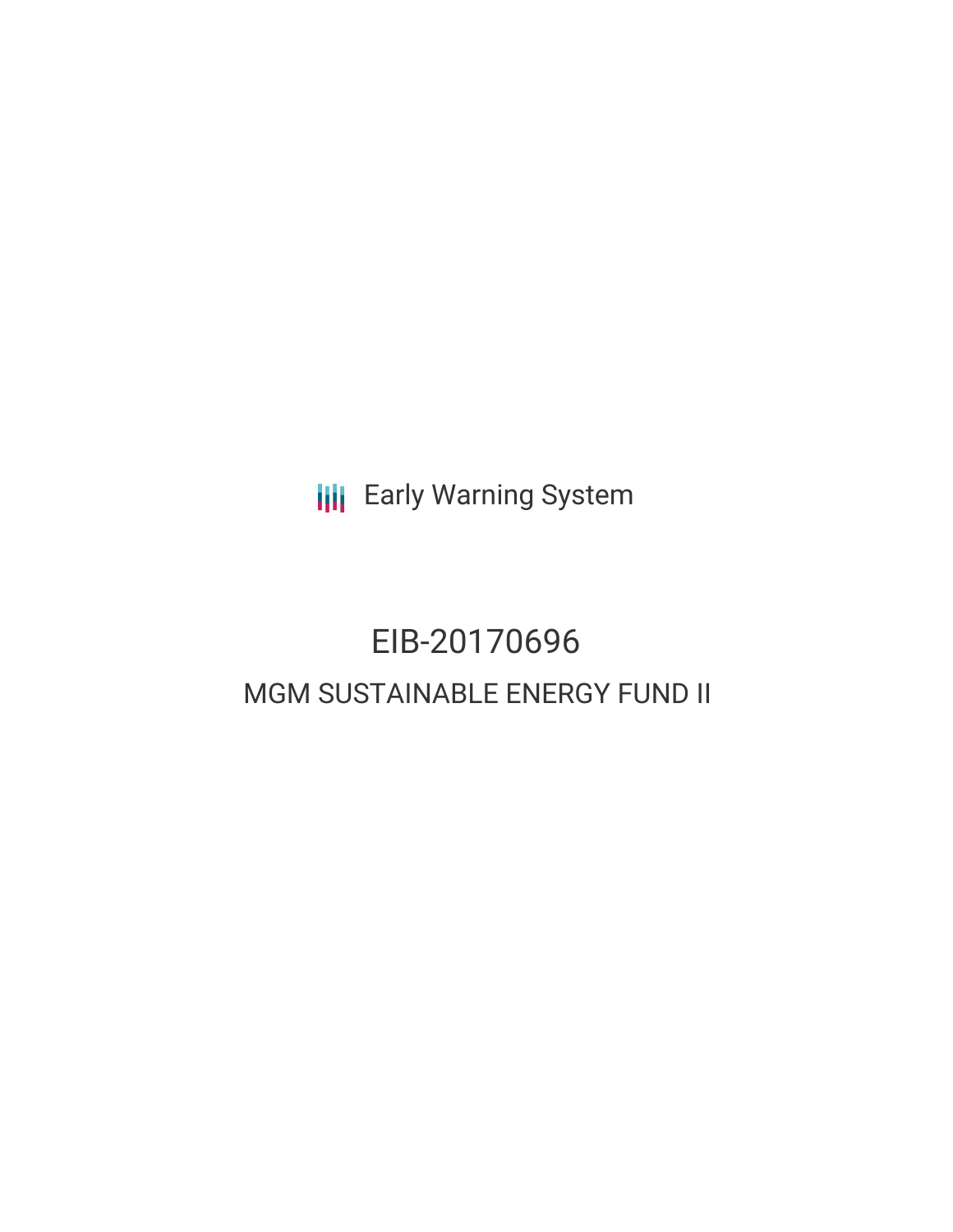#### **Quick Facts**

| European Investment Bank (EIB) |
|--------------------------------|
| Approved                       |
| U                              |
| MGM INNOVA CAPITAL LLC         |
| Energy, Industry and Trade     |
| Equity                         |
| \$28.00 million                |
| \$150.00 million               |
|                                |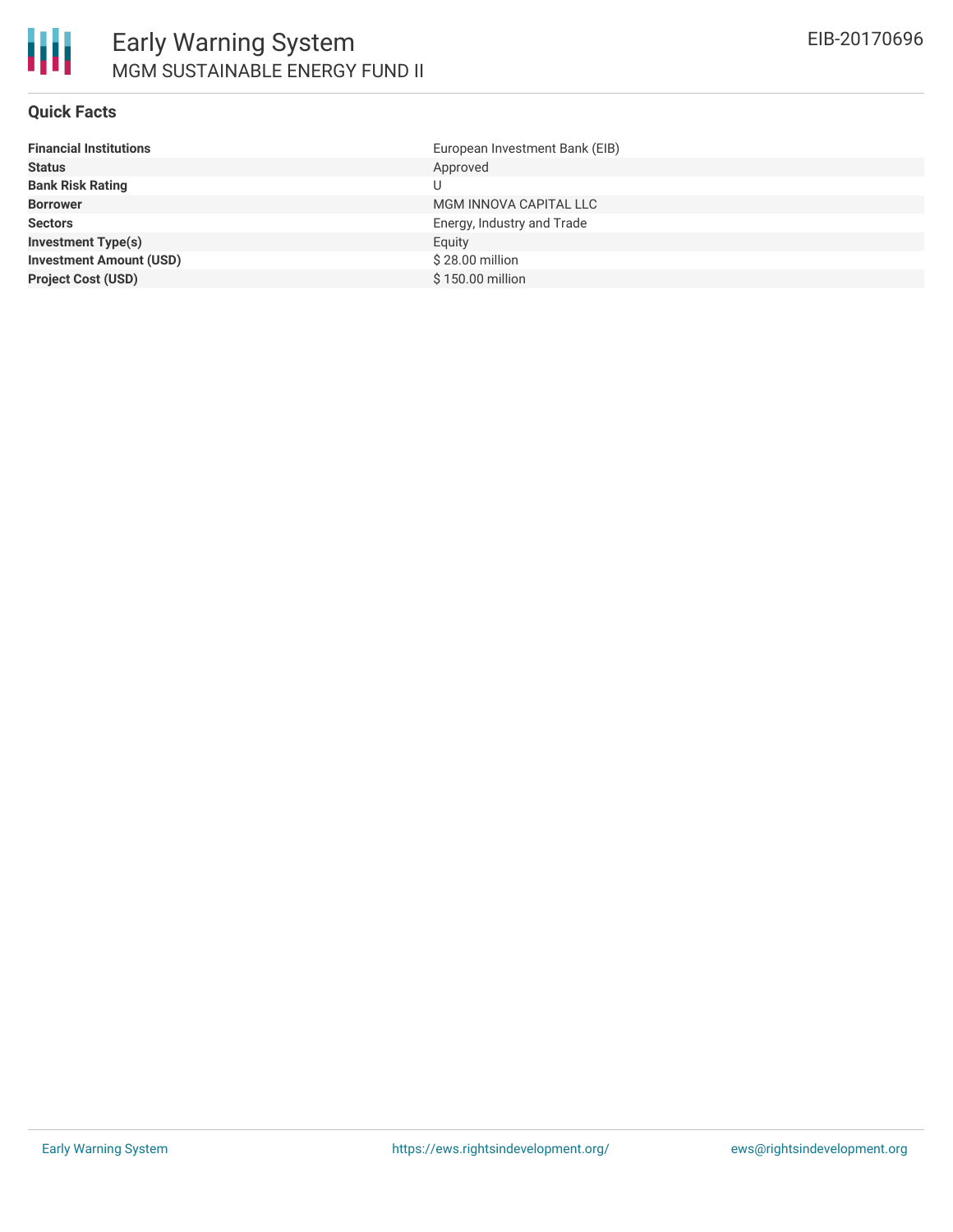# **Project Description**

According to the bank, the Fund will invest primarily in equity, quasi-equity and mezzanine project finance opportunities, investing at least 60% into energy efficiency projects and 40% in small scale renewable energy projects.

MSEF II sets a triple bottom line: financial (based on target returns), social (based on growth for small and medium size developers) and environmental (based on energy savings and reduction in greenhouse gas emissions and water).

The Fund's investments will support the EIB's climate action priority.

#### ENVIRONMENTAL ASPECTS

Most of the current and future projects do not fall under the Environmental Impact Assessment (EIA) Directive 85/337/EEC, as amended, in which case the projects would not be subject to an EIA. If an underlying investment were subject to an EIA, the Fund Manager will be required to obtain the non-technical summary of it, and where relevant written confirmation from the competent authority that the investment will not have any significant negative impact on sites of nature conservation.

#### PROCUREMENT

MSEF II investment guidelines will be required to ensure that procurement procedures applied by the underlying investments financed by the Fund are in line with the provisions of the relevant Directives and EIB requirements as applicable.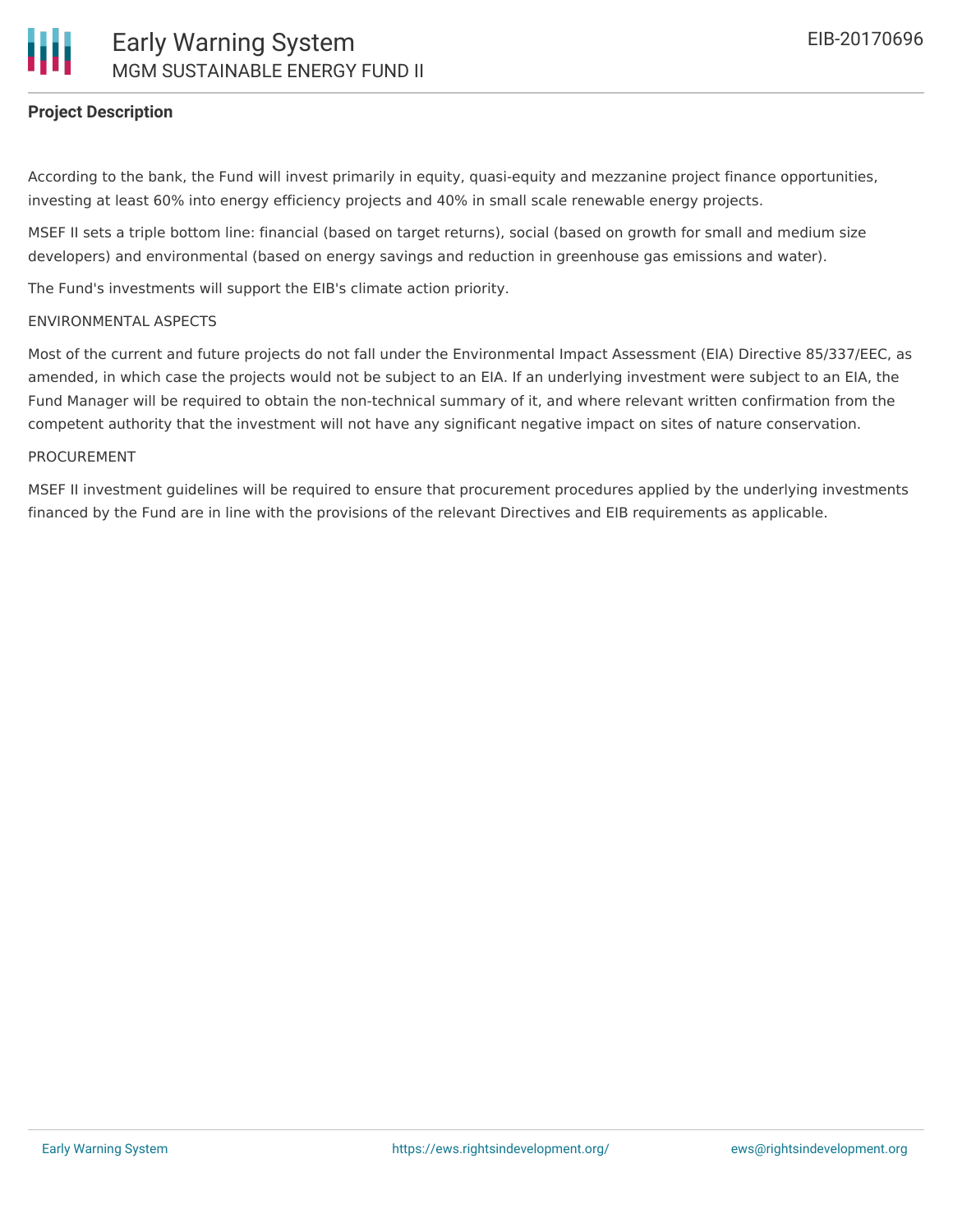## **Investment Description**

Ш

European Investment Bank (EIB)

### **Financial Intermediary**

Financial Intermediary: A commercial bank or financial institution that receives funds from a development bank. A financial intermediary then lends these funds to their clients (private actors) in the form of loans, bonds, guarantees and equity shares. Financial intermediaries include insurance, pension and equity funds. The direct financial relationship is between the development bank and the financial intermediary.

MGM INNOVA [CAPITAL](file:///actor/1495/) LLC (Financial Intermediary)

MGM SUSTAINABLE ENERGY FUND II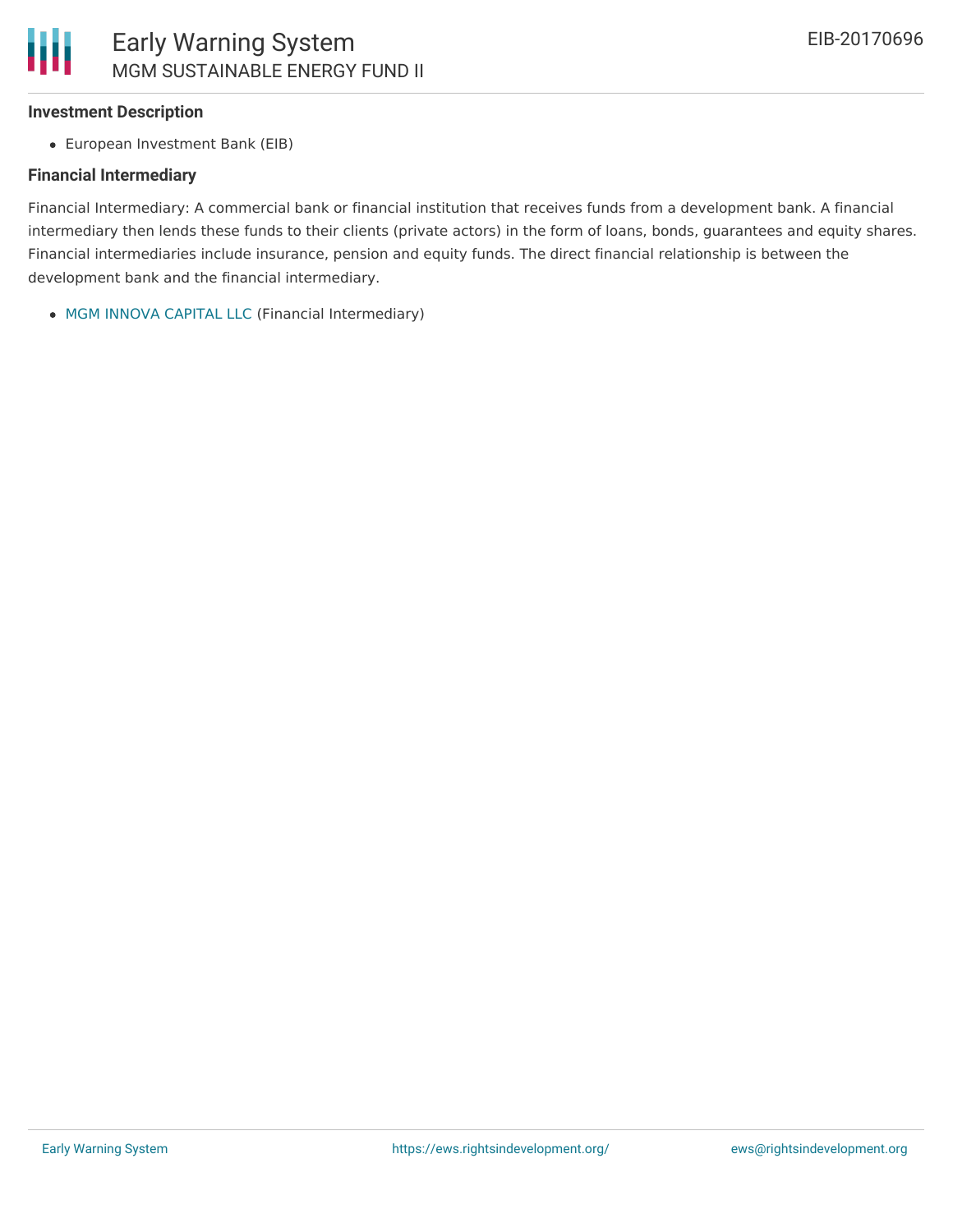#### **Contact Information**

#### ACCOUNTABILITY MECHANISM OF EIB

The EIB Complaints Mechanism is designed to facilitate and handle complaints against the EIB by individuals, organizations or corporations affected by EIB activities. When exercising the right to lodge a complaint against the EIB, any member of the public has access to a two-tier procedure, one internal - the Complaints Mechanism Office - and one external - the European Ombudsman. A complaint can be lodged via a written communication addressed to the Secretary General of the EIB, via email to the dedicated email address complaints@eib.org, by completing the online complaint form available at the following address: http://www.eib.org/complaints/form, via fax or delivered directly to the EIB Complaints Mechanism Division, any EIB local representation office or any EIB staff. For further details, check:

http://www.eib.org/attachments/strategies/complaints\_mechanism\_policy\_en.pdf

When dissatisfied with a complaint to the EIB Complaints Mechanism, citizens can then turn towards the European Ombudsman. A memorandum of Understanding has been signed between the EIB and the European Ombudsman establishes that citizens (even outside of the EU if the Ombudsman finds their complaint justified) can turn towards the Ombudsman on issues related to 'maladministration' by the EIB. Note that before going to the Ombudsman, an attempt must be made to resolve the case by contacting the EIB. In addition, the complaint must be made within two years of the date when the facts on which your complaint is based became known to you. You can write to the Ombudsman in any of the languages of the European Union. Additional details, including filing requirements and complaint forms, are available at: http://www.ombudsman.europa.eu/atyourservice/interactiveguide.faces